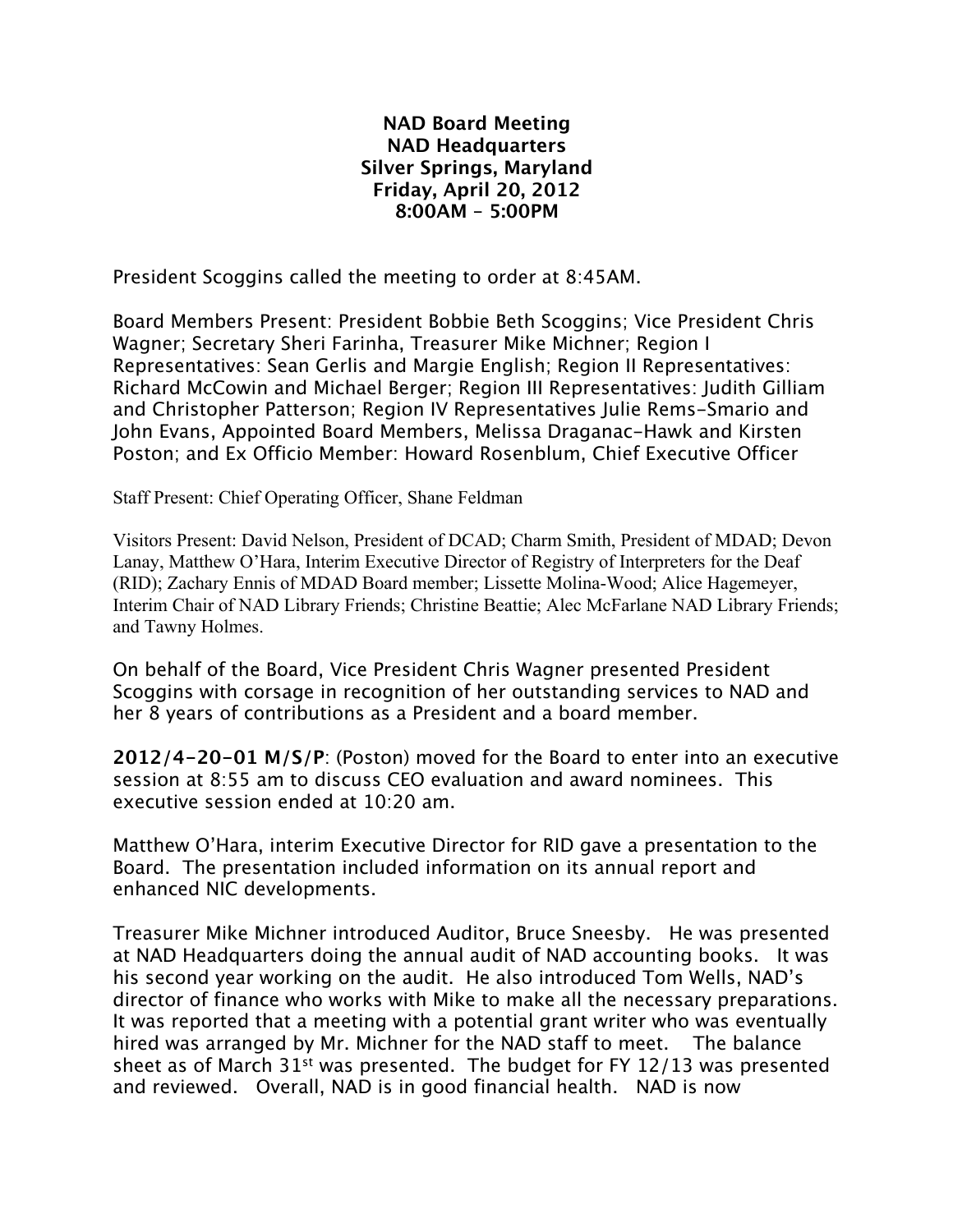committed to paying off the line of credit and start building reserve funds. The board is very pleased with the results of the financial report.

**2012/4-20-03 M/S/P:** (Evans) moved for the board to approve the NAD FY12/13 Budget.

Through an adhoc committee report on board giving, CEO Howard Rosenblum shared a proposed board policy on in-kind giving by individual board members. The NAD Board will be recognized for their tax exempt giving in-kind contributions incurred by each member of the Board and such contributions include flights, lodging, per diem, parking, transportation, and other associated expense on behalf of the NAD.

**2012/4-20-04 MSP**: (Patterson) moved to accept the Board adopts the board in-kind contribution as a new policy to be incorporated in the Board Policy Manual.

**2012/4-20-05 MSP**: (Patterson) moved to ratify the following 3 email motions:

-January 2012 Board meeting minutes -February Emergency Board Meeting minutes via video -The NAD Board to do a legislative fundraiser focusing on Deaf Education covering travel expenses to support the Protecting Deaf Schools conference priority efforts.

President Scoggins recognized State Association (SA) Presidents sponsoring the day's luncheon: David Nelson, President of DCAD provided a short report on DCAD's membership restructures responding to membership challenges and welcomed the NAD Board. Charm Smith, President of MDAD thanked the Board and staff members for the work they are doing and asked that NAD board to please involve state associations collaboratively.

President Scoggins reported the Council on Education of the Deaf (CED) has asked that each board including the NAD on whether or not individual teacher certifications issued by CED be continued. She provided a short report on their position, undergoing leadership challenges. The Executive Director resigned on March 31<sup>st</sup>. Currently, they are now looking at various strategies on how to strengthen the accreditation process of Deaf Schools and mainstreamed programs utilizing the seal of accreditation by CED. Organizations who are members of the CED were asked if the CED certification should continue or not.

**2012/4-20-06 MSP**: (Gilliam) moved for the President to notify the CED that the board supports keeping the CED individual certification intact.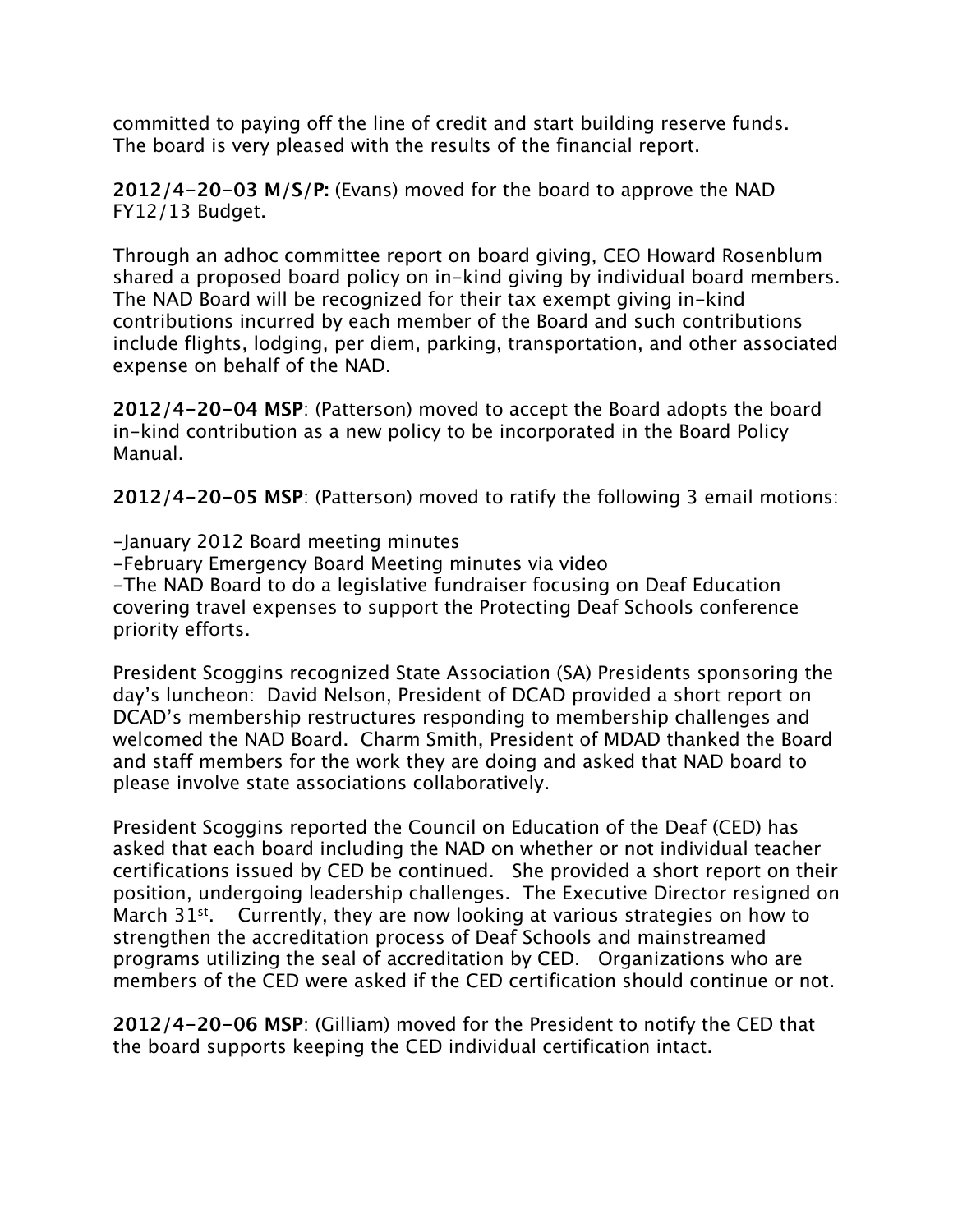NAD Board discussed the need for NAD to have information distributed to new parents, which will show facts and balanced information. Board also discussed Alexander Graham Bell's (AGB) new position statement on Listening and Speech Language (LSL) certification. Discussion centered on AGB's new position statement on LSL certificates and its Auditory-oral education FAQ sheet. Melissa Draganac-Hawk requested that NAD counter the fallacies in the FAQ. It was agreed that the NAD staff will look into it and provide counter statements.

**2012/4-20-07 M/S/P**: (Gerlis) moved to instruct NAD HQ to assume the leadership in bringing information together and create & distribute public service announcement message involving education/language accessibility for every deaf & hard of hearing children across America.

CEO Howard Rosenblum provided a report on headquarters' activities. Highlights of activities are as follows:

The US Department of Education (USDOE) hosted an invitation-only meeting, which Mr. Rosenblum attended. He shared that there were other representatives from the Deaf Community at US Dept. of Education. Also present were representatives from AGB, Oberkotter Foundation, and Dr. Karl White is a Professor of Psychology at Utah State University and the founding Director of the National Center for Hearing Assessment and Management (NCHAM). The overall purpose of this meeting is still not clear to the Deaf Stakeholders. Majority of representatives at the meeting agreed that the "least restrictive environment" referring to the home school district is not the ideal placement for all deaf and hard of hearing children. Mr. Rosenblum intends to follow up with the USDOE discuss NAD's concerns about the state education of the Deaf is in today, and the need for overall improvement. On this note, it was shared that CEASD lobbyist for the Child First Campaign has resigned. More discussion about that issue will take place the following week at the upcoming CEASD Conference when the core committee meets. CEO Rosenblum plans to participate in this core committee meeting.

CEO Rosenblum reported that the next Early Hearing Detection and Intervention (EHDI) Conference will be in Phoenix, AZ. He encourages that the NAD Board meeting be arranged prior or after the EHDI conference to ensure greater participation by our community.

In regards to the plan of action for NAD to assist states on education advocacy, the NAD staff has asked each state association and affiliate to identify a volunteer point of contact that can work with NAD's national volunteer coordinator on education legislation issues. NAD will have an Education advocacy track at the 2012 NAD conference for education advocates to attend.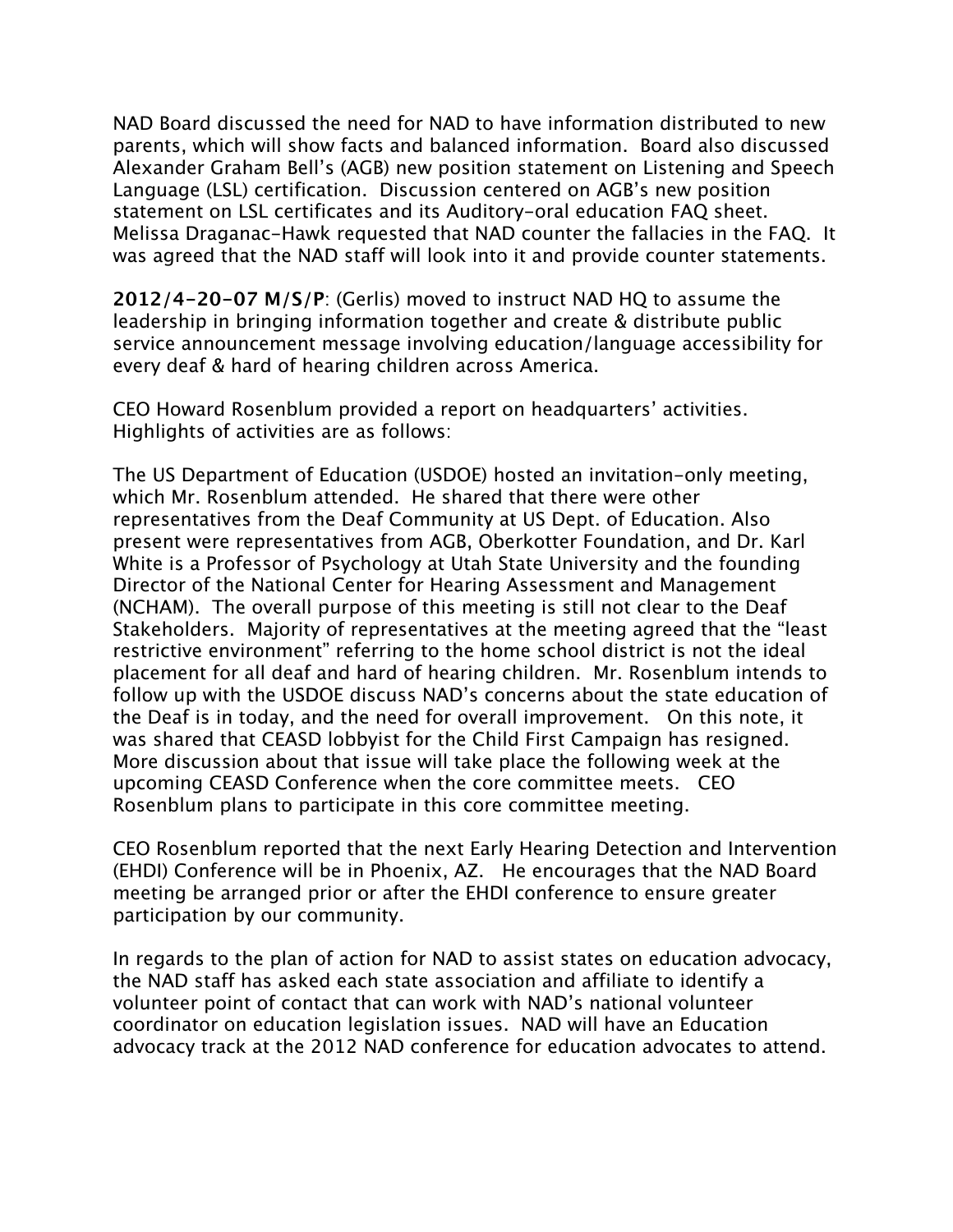Reporting for Ms. Alexis Kashar, Public Policy Committee (PPC) Chair were Mr. Rosenblum and Mr. Gerlis sharing with the board; the following policy committee position statements. Those draft statements were reviewed with subsequent following decisions for approval or further revisions:

**2012/4-20-08 M/S/P**: (Evans) moved for Board to approve in concept, the International Committee: Deaf Day Guidelines, language needs to be modified by the NAD headquarters.

**2012/4-20-09 M/S/P**: (Patterson) moved for Board to adopt Foster Care and CRPD position statements.

**2012/4-20-10 M/S/P**: (Patterson) Mental Health: MH Interpreting – refer back to PPC for further revisions.

**2012/4-20-11 M/S/P**: (Patterson) Inclusion and Portrayal of Deaf and HH People in TV, Film, and Theatre – refer back to PPC.

**2012/4-20-12 M/S/P**: (Patterson) Healthcare Access for Patients who are Deaf – refer back to PPC.

Tawny Homes, Chair of Youth Strategic Team (YST) presented a report. YST members meet on line monthly utilizing videoconferencing. Members are: Bregitt Jimenez, Misty Schomberg, Julia Velázquez, Allie Rice as the headquarters liaison, Mike Berger and Melissa Draganac-Hawk as board liaisons. The following YST recommendations and goals were shared with the Board;

- $\checkmark$  Update the Chapter Starter Kit for distribution targeting mainstreamed and self-contained school programs including guidelines for schools on how to establish a new chapter.
- $\checkmark$  Develop a comprehensive curriculum for national leadership training
- $\checkmark$  Provide membership cards for all JrNAD members
- $\checkmark$  Strengthen IrNAD operations (e.g. IrNAD website, ( www.jrnad.org ) to include electronic and interactive information increasing the flow of information and activities between JrNAD chapters, members, advisors and with NAD headquarters.
- $\checkmark$  Expand the JrNAD page on NAD website to include information on chapter kits, fundraising ideas, suggestions on how to collaborate with state associations, two-way webinars to provide leadership tips from role models to members. Selling JrNAD t-shirts and mementos are also considered.

It was recommended that NAD bring back regional conferences for JrNAD to develop a better relationship with NAD. Another recommendation on getting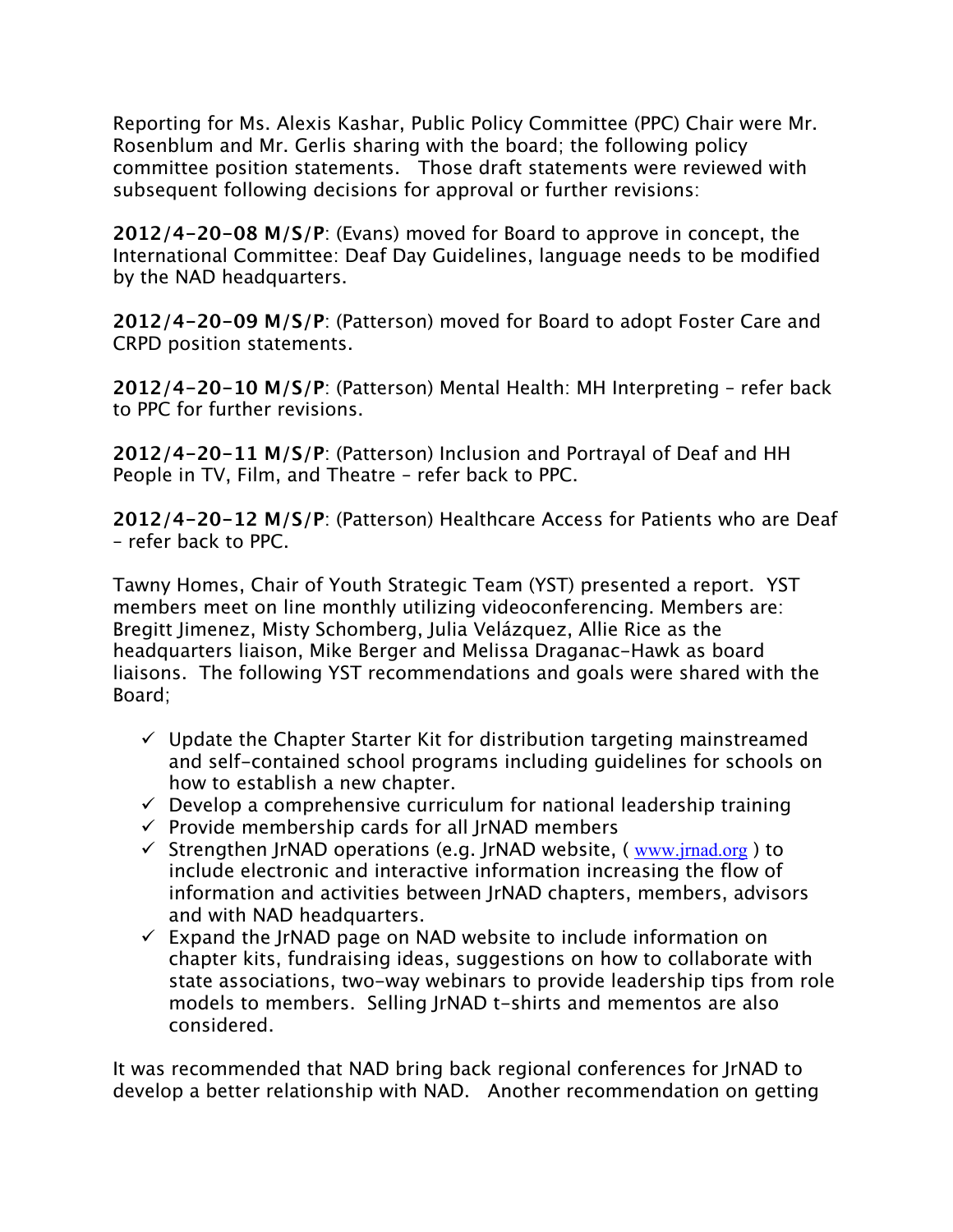Youth Programs coordinator provide training at the upcoming NAD conference with state association representatives to start hosting bi-annual state conferences for Jr.NAD members as one more way to provide much needed leadership training. Additionally, YST recommended that the number of JrNAD delegates be expanded from the current two elected national representatives to eight representatives, two representatives from each region to attend the upcoming and future conferences. One future goal is to do a proposed bylaw amendment allowing eight additional volunteer Jr.NAD representatives attending future NAD conferences.

**2012/4-20-13 M/S/P:** (Evans) moved for the NAD Board to adopt YLC's the recommendations for further consideration by HQ staff.

Julie Rems-Smario, Chair of Development Committee provided the board with a brief update regarding upcoming fundraising opportunities at the NAD conference to conduct the live auction fundraising event. In the meantime, board can continue to host house parties to collecting donations and hopefully gain new members.

John Evans, Chair of Vision 2020 Strategic Plan briefly shared that on the guidance of President Scoggins and CEO Rosenblum to compile the last two years of NAD's achievements in each of five goals within the Vision 2020 strategic plan to prepare a Council of Representatives Report at the 2012 NAD conference.

Mike Berger, Chair of Credentials Committee provided an update on communications with state associations on putting together a list of delegates. Discussion focused on how to improve the flow of communications between regional board representatives and state associations on a regional basis. Mr. Berger advised NAD board to always have the NAD bylaws booklet with them to refer when issues on credentialing delegates surface.

The Board recessed for the evening at 5:00PM.

**NAD Board Meeting Maryland School for the Deaf Fredrick, Maryland Saturday, April 21, 2012 8:30AM – 5:00PM**

President Scoggins called the meeting to order from recess at 8:40AM.

Board Members Present: President Bobbie Beth Scoggins; Vice President Chris Wagner; Secretary Sheri Farinha, Treasurer Mike Michner; Region I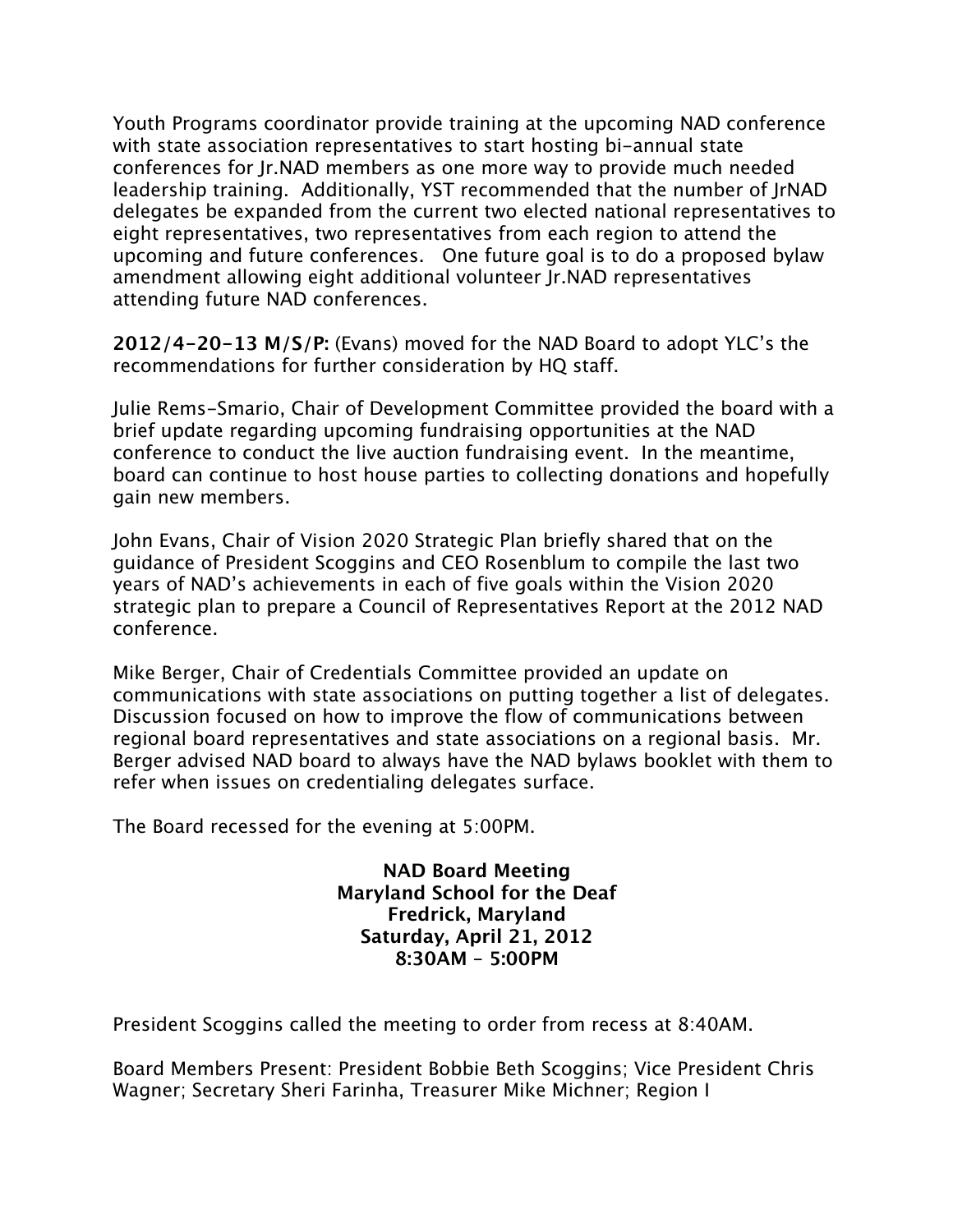Representatives: Sean Gerlis; Region II Representatives: Richard McCowin and Michael Berger; Region III Representatives: Judith Gilliam and Christopher Patterson; Region IV Representatives Julie Rems-Smario and John Evans, Appointed Board Members, Melissa Draganac-Hawk and Kirsten Poston; and Ex Officio Member: Howard Rosenblum, Chief Executive Officer. Excused: Margie English – Region I Representative

Staff Present: Chief Operating Officer, Shane Feldman.

Visitors: James Tucker, Superintendent of Maryland School for the Deaf (MSD); Alice Hagemeyer, Interim Chair, Library Friends; Alec McFarlane, Library Friends; Mitchell Levy of Hamilton Relay; Jennifer Yost Ortiz, Antoinette Gouger, Stephanie Summers of Kramer Financial and Ricky Taylor.

Superintendent James Tucker welcomed the NAD Board for its board meeting at MSD. Since 1868, the MSD has been at the forefront in shaping educational trends for deaf and hard of hearing children and youth. Today, MSD is internationally acknowledged for educational leadership that embraces innovative instruction and emerging technologies for the benefit of Maryland's deaf and hard of hearing students. MSD has a strong bilingual curriculum, many activities, and a beautiful campus.

President Scoggins shared that it is a tradition regarding the status of the President Emeritus be granted to the oldest living President, by default, has this title.

**2012/4-21-01 M/S/P**: (Gilliam) moved for NAD to bestow the honor of appointing Mervin "Merv" D. Garretson as President Emeritus.

Co-chairs Kirsten Poston and Melissa Draganac-Hawk of Diversity Strategic Team (DST) submitted a report on DST, remaining committed to serve the NAD providing training on diversity and inclusion in all areas of the organization structure. Recent examples of such are:

- $\checkmark$  Continued outreach efforts to contact all NAD national affiliate organizations
- $\checkmark$  Drafted concept of "Diversity and Inclusion" section by providing ongoing tools (train the trainer) for State Associations
- $\checkmark$  Worked with HQ to ensure goals were met for NAD programs, working with HQ to plan meeting for organization leaders to convene prior to NAD Conference.
- $\checkmark$  Develop application process for scholarship so as to support underserved individuals in untapped population for participation in NAD's programs,
- $\checkmark$  Design a speaker bureau of diversity experts (by region)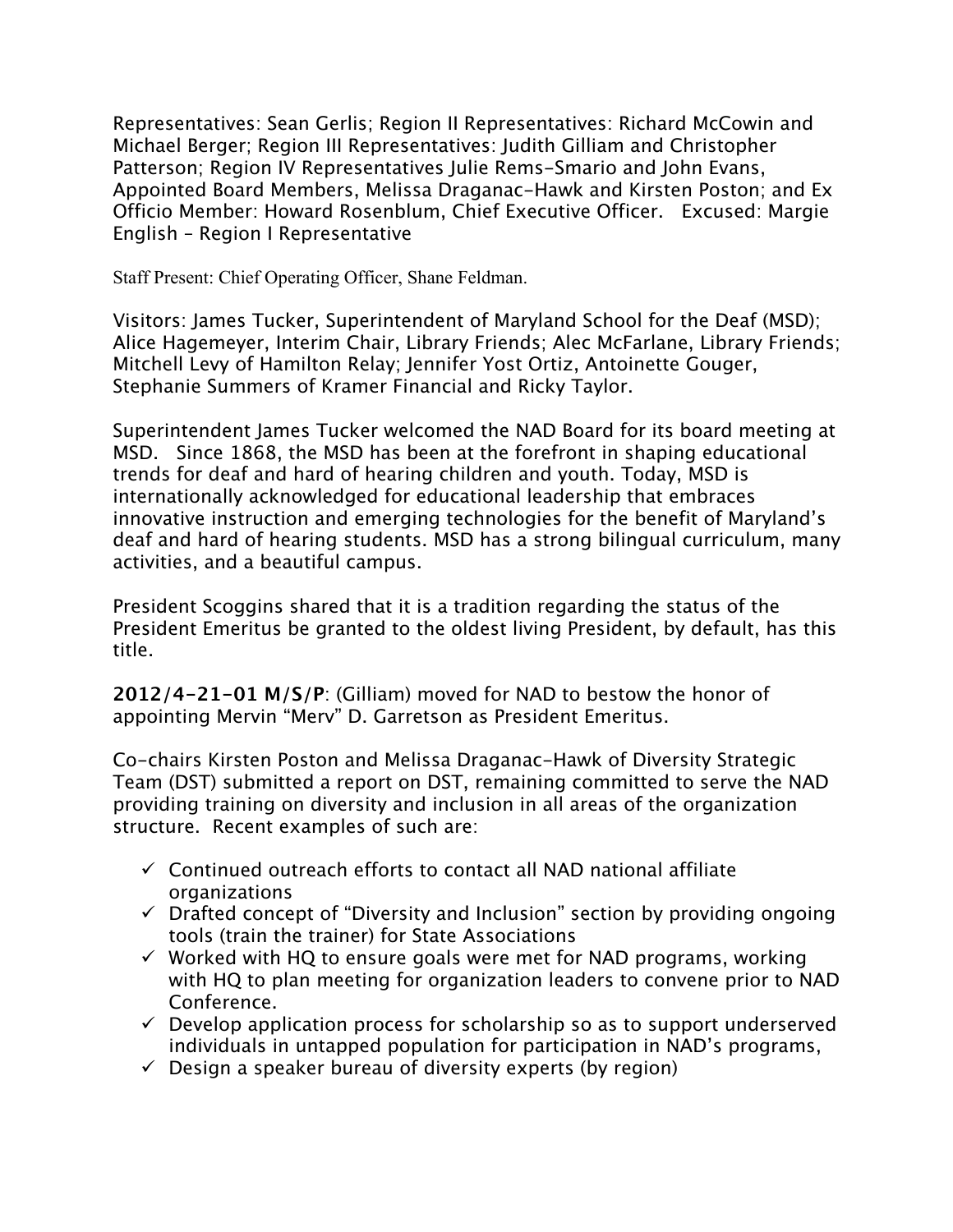The DST is looking for new ideas to promote and recruit new members of all colors, age groups and socio-economic levels. DST recommended greater participation by state associations by conducting diversity and inclusion trainings on state and local levels. The Board discussed further diversity initiatives NAD can take to advance diversity and inclusion in the organization including state associations and affiliates. NAD is making great efforts to progress further in this area of need.

**2012/4-21-02 M/S/P:** (Poston) NAD initiates a directive for inclusion of diversity and efforts, work on coalition building and providing state association and organizational affiliates with the tools they need to implement diversity and inclusion practices.

CEO Rosenblum shared that he was working on the following plans for action:

NAD will work with CEASD on the Child First Campaign, and also to work with the blind community as our ally expanding into disability community's support on this campaign. As reported in his CEO report, establishing volunteer education advocate as a volunteer POC within each state association to serve as a legislative watchdog working closely with the NAD headquarters and NAD Board on future action alerts, which will hopefully be part of the new PR plan for mobilization and resources on legislative issues. NAD will work with certain individuals such as Tawny Holmes to set up like a "Deafcon" and to identify the different levels of security for Deaf Schools.

NAD will work on the Legislative Strategic Plan and Crisis Team to assist states with political strategies. President Scoggins identified Sheri Farinha to chair the Save our Schools (SOS) Team, with Kirsten Poston and John Evans as members. The President also identified Christopher Patterson to Chair the Fundraising Team with Julie Rems-Smario and Amy Cohen Efron as members. Both committees will work with Howard and report at the next board meeting on July 2<sup>nd</sup>. President Scoggins asked both chairs attend the education advocacy workshops track to help select people per region to become part of the regional SOS team to work the Board's national SOS Team.

Chris Wakeland, Vice President of Interpreting of Sorenson Communications as one of the sponsors for this Board meeting gave an enlightening presentation on a real need for training of interpreters in an videoconferencing environment. Sorenson Communications, Inc. is now a partner with several state universities and state agencies to further enhance NIC training certification and developed a curriculum encouraging their interpreters to be fully certified before they can work in a videoconferencing environment. Stephanie Clark and Lissette Molina with Sorenson Communications were also present. Ms. Clark assisted Mr. Wakeland with the Sorenson presentation.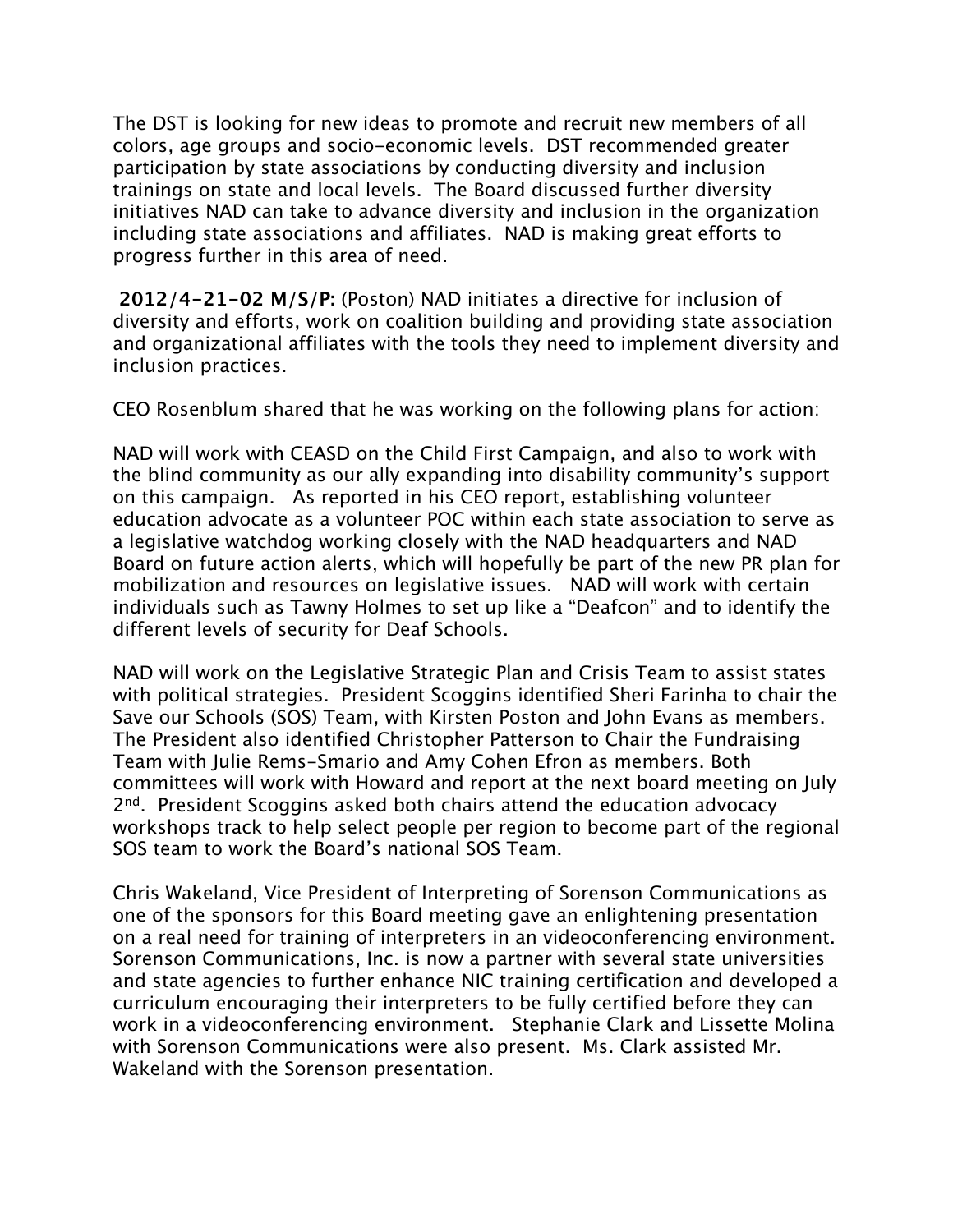Vice President Wagner shared that, as a reference to the January Board meeting minutes on a motion to freeze any spending on NAD sections with an exception to the 2012 Conference expenses for delegates. There was a particular incident regarding a communication gap on whether or not section funds can be covered for outside expenses, other than conference expenses. Guidelines are needed for NAD sections to establish clear instructions on how section funds are to be spent empowering members within each section to determine how to spend those funds

**2012/4-21-03 M/S/P**: (Patterson) moved for NAD reimburse to Alice Hagemeyer for AALAA Midwestern meeting in the amount of\$2,089.58. No other expenses are authorized at this time.

Vice President Wagner then further discussed on the January 2012 motion, a need for the NAD Board of Directors to determine an eligibility criteria and required membership fees for all NAD sections under the NAD. Due to lack of guidelines regarding expenditures except for the NAD Bylaw requirement using section funds to send a delegate from each section to a conference, there is no clear understanding of how a delegate is being selected from each section. Board members provided input on how those guidelines are developed. Reason is due to there not being any guidelines regarding expenditures, there are no clear understanding of representation selection, and the need for clear communication from NAD regarding Section representation. Board provided input and ideas to be incorporated into a policy update for the next round of Board Policy Manual (BPM.) to be reviewed at next meeting.

Two proposed bylaw amendments from the Board for the Bylaws Committee's review and recommendation are as follows:

Insert language on requiring NAD to have regional conferences every other year during non-conference years; and insert affiliates – as a two year membership requirement prior to consideration for any board positions as a candidate. Currently, the NAD bylaws require two years state association and NAD membership with no reference to a two year organizational affiliate membership.

The 2012 Conference Chair Judith Gilliam provided the board with a lively presentation on assignments of duties and responsibilities for board members doing specific tasks for the upcoming conference. She will be the main point of contact for the 2012 NAD conference with Shane Feldman for Headquarters.

Richard McCowin, Chair of 2012 NAD awards is thrilled to recognize individuals across America well deserving of national recognition. Nominations received by the community and board members were outstanding. Winners of the following awards will be announced at the 2012 conference. In addition, NAD plans to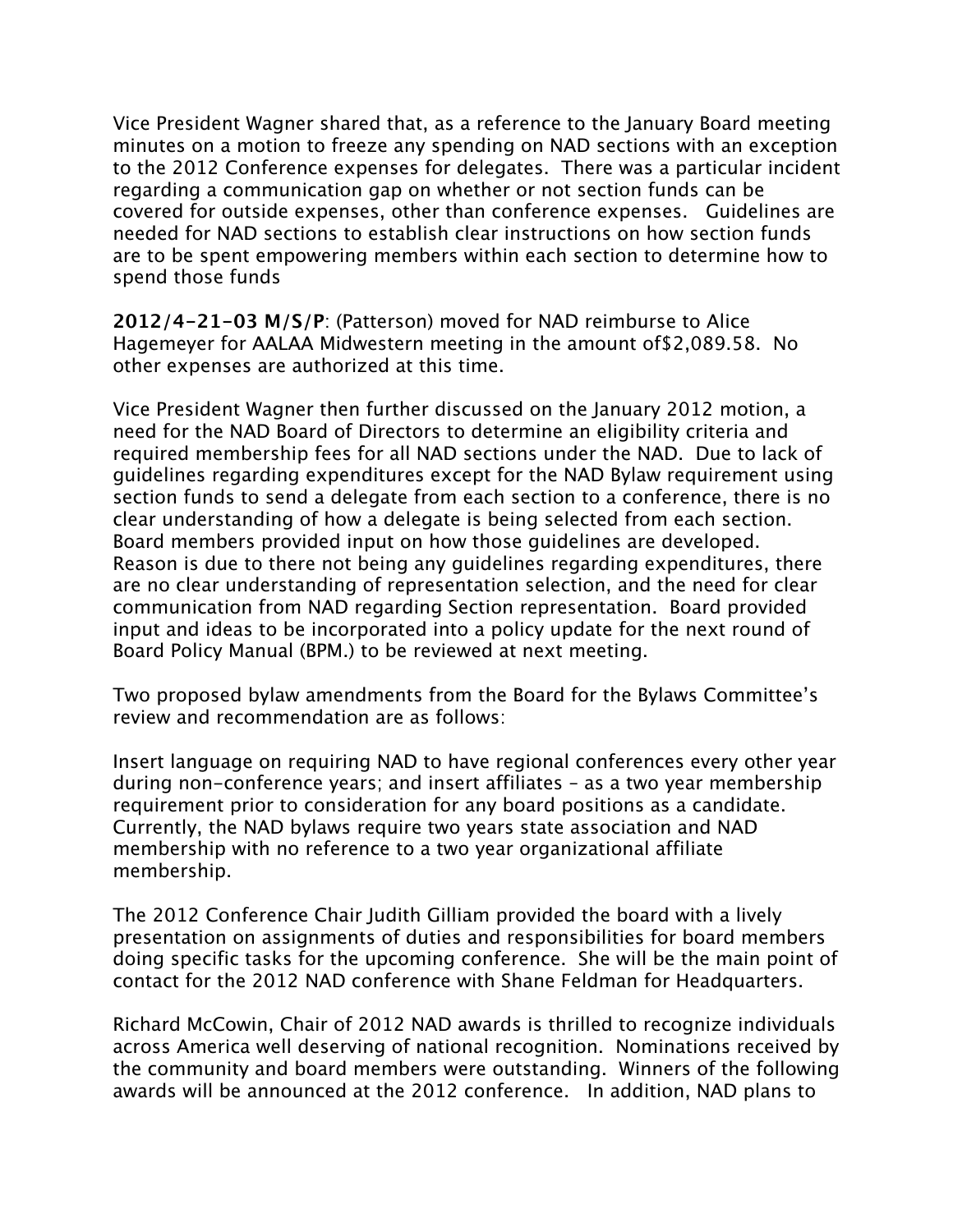recognize Kentucky Department of Education who publicly announced its decision to award African Americans once denied their HS diplomas during 1930-1955 http://media-dis-n-dat.blogspot.com/2011/08/kentucky-school-for-deaf-honorsblack.html. President Scoggins asked Kirsten Poston and Margie English to work on this award.

Shane Feldman presented his findings of the potential conference sites in the US Cities of Austin, Texas; Tampa, Florida; and Atlanta, Georgia. He shared about the wonderful reception he received at all locations, each were very excited about the possibility to host the 2014 NAD Conference! Shane expressed deep appreciation to all who were involved at each location. The NAD Board discussed the various sites, pros and cons and ultimately concurred to vote on the following motion:

**2012/4-21-04 M/S/P**: (Evans) moved for the Board to approved NAD conference site for 2014 to be in Atlanta, Georgia.

President Scoggins introduced sponsors for the NAD luncheon: Mitchell Levy of Hamilton Relay gave a brief presentation to the Board who shared briefly the latest product updates by Hamilton Relay, and proud to be a sponsor for this board meeting's lunch arrangement. Also,

Stephanie Summers on behalf of Kramer Financial gave a brief presentation to the Board in addition to being a proud sponsor for the upcoming conference as well as for this board meeting's luncheon arrangement.

CEO Rosenblum recommended that the board begin with this proposed timeline regarding future National Leadership Training Conference (NLTC) and NAD conference sites starting in 2013 and hereafter:

By June 1st, 2012 the Board needs to vote on the site for the 2013 NTLC By September 2012, the board needs to decide the site for 2015 NLTC. By Sept 2012, the Board needs to decide the 2016 NAD Conference Region IV: Decide at Board Meeting in September 2012

By April 2013, the Board needs to decide the site for the 2017 NLTC By April 2014, the Board needs to decide the site for the 2018 NAD Conference to be located in Region I

Every annual board meeting in April, the board will decide on NLTC and NAD conference sites four years in advance.

Melissa Draganac-Hawk shared briefly that she will be conducting the "Annual Board Self Assessment" for all board members to fill out at the next board meeting prior to the conference on the next July 2, 2012 board meeting.

Meeting adjourned at 4:55PM